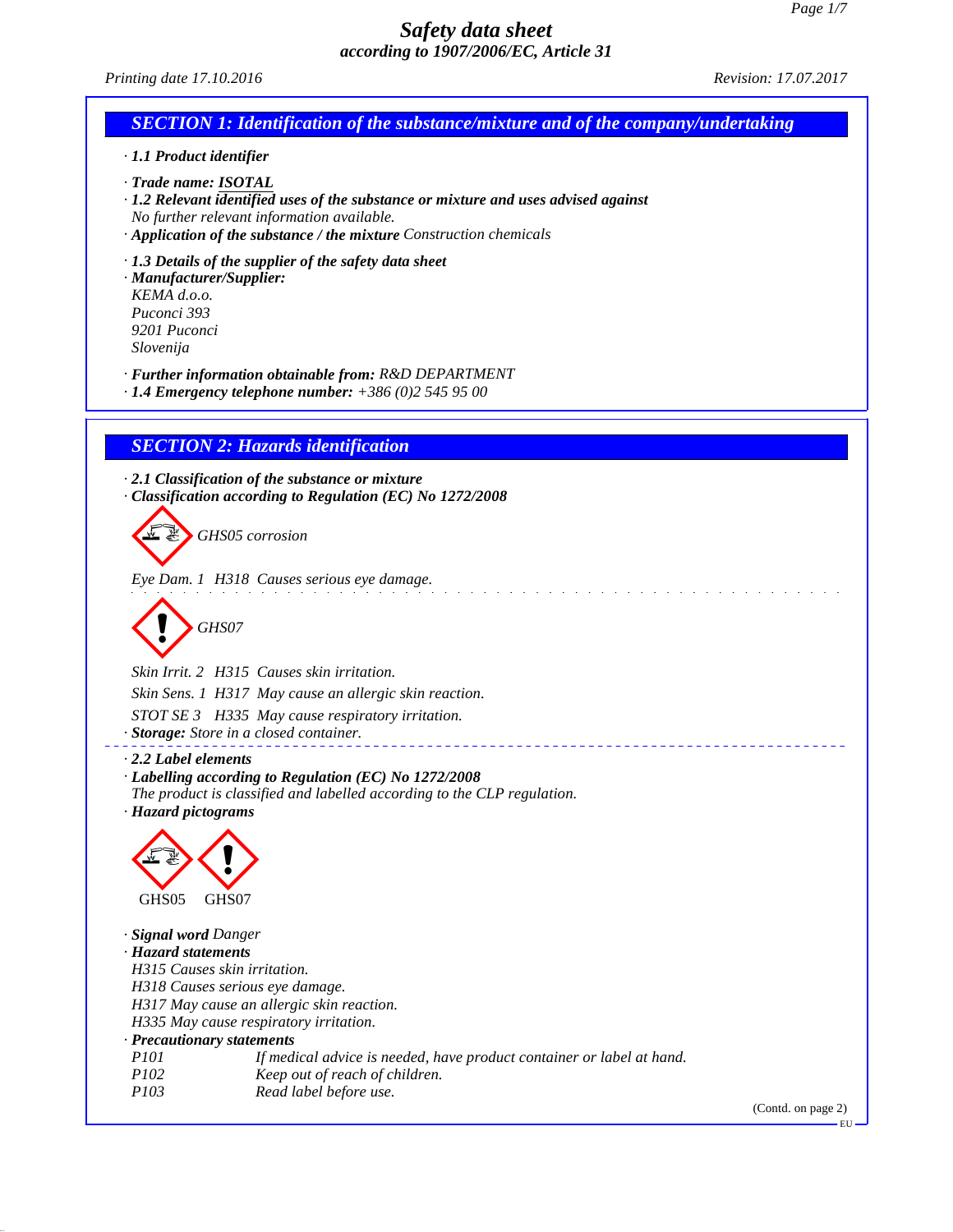*Printing date 17.10.2016 Revision: 17.07.2017*

### *Trade name: ISOTAL*

|                           | (Contd. of page $1$ )                                                                                                                                                                                                                                                                                                             |
|---------------------------|-----------------------------------------------------------------------------------------------------------------------------------------------------------------------------------------------------------------------------------------------------------------------------------------------------------------------------------|
| P <sub>261</sub>          | Avoid breathing dust/fume/gas/mist/vapours/spray.                                                                                                                                                                                                                                                                                 |
|                           | P305+P351+P338 IF IN EYES: Rinse cautiously with water for several minutes. Remove contact lenses, if                                                                                                                                                                                                                             |
|                           | present and easy to do. Continue rinsing.                                                                                                                                                                                                                                                                                         |
| <i>P310</i>               | Immediately call a POISON CENTER/doctor.                                                                                                                                                                                                                                                                                          |
| P <sub>280</sub>          | Wear protective gloves/protective clothing/eye protection/face protection.                                                                                                                                                                                                                                                        |
| P <sub>405</sub>          | Store locked up.                                                                                                                                                                                                                                                                                                                  |
| <i>P501</i>               | Dispose of contents/container in accordance with local/regional/national/international                                                                                                                                                                                                                                            |
|                           | regulations.                                                                                                                                                                                                                                                                                                                      |
| $\cdot$ 2.3 Other hazards |                                                                                                                                                                                                                                                                                                                                   |
|                           | $\mathbf{D}$ . $\mathbf{L}$ $\mathbf{L}$ $\mathbf{L}$ $\mathbf{D}$ $\mathbf{D}$ $\mathbf{D}$ $\mathbf{D}$ $\mathbf{D}$ $\mathbf{L}$ $\mathbf{L}$ $\mathbf{L}$ $\mathbf{L}$ $\mathbf{L}$ $\mathbf{L}$ $\mathbf{L}$ $\mathbf{L}$ $\mathbf{L}$ $\mathbf{L}$ $\mathbf{L}$ $\mathbf{L}$ $\mathbf{L}$ $\mathbf{L}$ $\mathbf{L}$ $\math$ |

*· Results of PBT and vPvB assessment*

*· PBT: Not applicable.*

*· vPvB: Not applicable.*

### *SECTION 3: Composition/information on ingredients*

*· 3.2 Chemical characterisation: Mixtures*

*· Description: Mixture of substances listed below with nonhazardous additions.*

| $\cdot$ Dangerous components: |                                                                                                   |              |
|-------------------------------|---------------------------------------------------------------------------------------------------|--------------|
|                               | CAS: 65997-15-1 Cement, portland, chemicals                                                       | $25 - 50\%$  |
|                               |                                                                                                   |              |
|                               | EINECS: 266-043-4 $Eye$ Dam. 1, H318<br>Skin Irrit. 2, H315; Skin Sens. 1A, H317; STOT SE 3, H335 |              |
| CAS: 544-17-2                 | calcium diformate                                                                                 | $2,5 - 10\%$ |
|                               | EINECS: 208-863-7 $\sqrt{\sqrt{E}}$ Eye Irrit. 2, H319                                            |              |
| .<br>.                        | .                                                                                                 |              |

*· Additional information: For the wording of the listed hazard phrases refer to section 16.*

# *SECTION 4: First aid measures*

*· 4.1 Description of first aid measures*

*· General information: Immediately remove any clothing soiled by the product.*

*· After inhalation:*

*Supply fresh air and to be sure call for a doctor.*

- *In case of unconsciousness place patient stably in side position for transportation.*
- *· After skin contact: Immediately wash with water and soap and rinse thoroughly.*
- *· After eye contact: Rinse opened eye for several minutes under running water. Then consult a doctor.*
- *· After swallowing: If symptoms persist consult doctor.*

*· 4.2 Most important symptoms and effects, both acute and delayed No further relevant information available.*

- *· 4.3 Indication of any immediate medical attention and special treatment needed*
- *No further relevant information available.*

# *SECTION 5: Firefighting measures*

- *· 5.1 Extinguishing media*
- *· Suitable extinguishing agents: Use fire extinguishing methods suitable to surrounding conditions.*
- *· 5.2 Special hazards arising from the substance or mixture No further relevant information available.*
- *· 5.3 Advice for firefighters*
- *· Protective equipment: No special measures required.*

(Contd. on page 3)

EU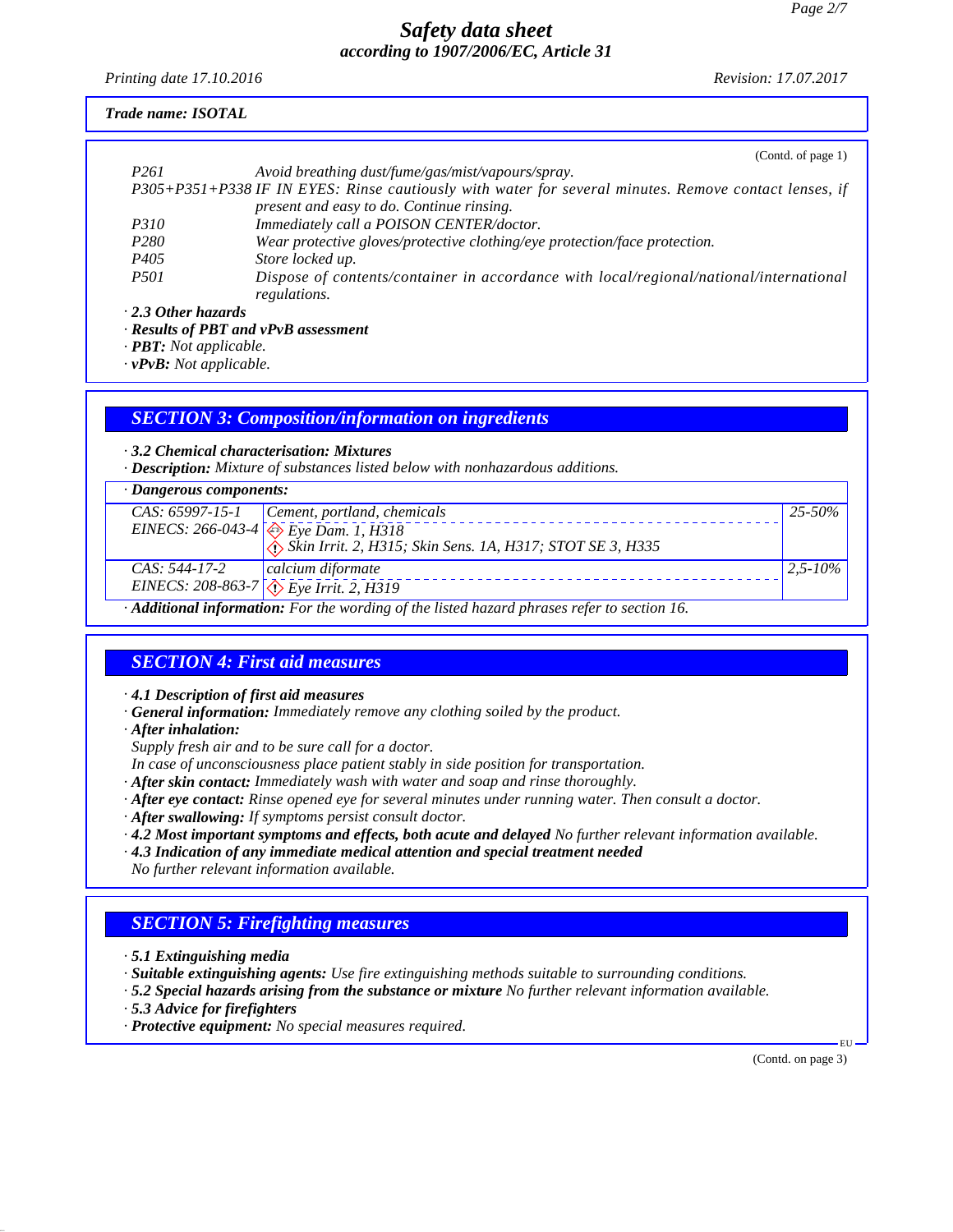*Printing date 17.10.2016 Revision: 17.07.2017*

(Contd. of page 2)

#### *Trade name: ISOTAL*

*SECTION 6: Accidental release measures*

- *· 6.1 Personal precautions, protective equipment and emergency procedures Wear protective equipment. Keep unprotected persons away.*
- *· 6.2 Environmental precautions: Do not allow to enter sewers/ surface or ground water.*
- *· 6.3 Methods and material for containment and cleaning up:*

*Use neutralising agent. Dispose contaminated material as waste according to item 13. Ensure adequate ventilation.*

- *· 6.4 Reference to other sections*
- *See Section 7 for information on safe handling.*
- *See Section 8 for information on personal protection equipment.*

*See Section 13 for disposal information.*

### *SECTION 7: Handling and storage*

*· 7.1 Precautions for safe handling Thorough dedusting.*

*Ensure good ventilation/exhaustion at the workplace.*

- *· Information about fire and explosion protection: No special measures required.*
- *· 7.2 Conditions for safe storage, including any incompatibilities*
- *· Storage:*
- *· Requirements to be met by storerooms and receptacles: No special requirements.*
- *· Information about storage in one common storage facility: Not required.*
- *· Further information about storage conditions: Store in dry conditions.*
- *· 7.3 Specific end use(s) No further relevant information available.*

### *SECTION 8: Exposure controls/personal protection*

- *· Additional information about design of technical facilities: No further data; see item 7.*
- *· 8.1 Control parameters*
- *· Ingredients with limit values that require monitoring at the workplace:*

*The product does not contain any relevant quantities of materials with critical values that have to be monitored at the workplace.*

*· Additional information: The lists valid during the making were used as basis.*

#### *· 8.2 Exposure controls*

- *· Personal protective equipment:*
- *· General protective and hygienic measures:*
- *Keep away from foodstuffs, beverages and feed.*
- *Immediately remove all soiled and contaminated clothing*
- *Wash hands before breaks and at the end of work.*
- *Avoid contact with the skin.*
- *Avoid contact with the eyes and skin.*

### *· Respiratory protection:*

*In case of brief exposure or low pollution use respiratory filter device. In case of intensive or longer exposure use self-contained respiratory protective device.*

> (Contd. on page 4) EU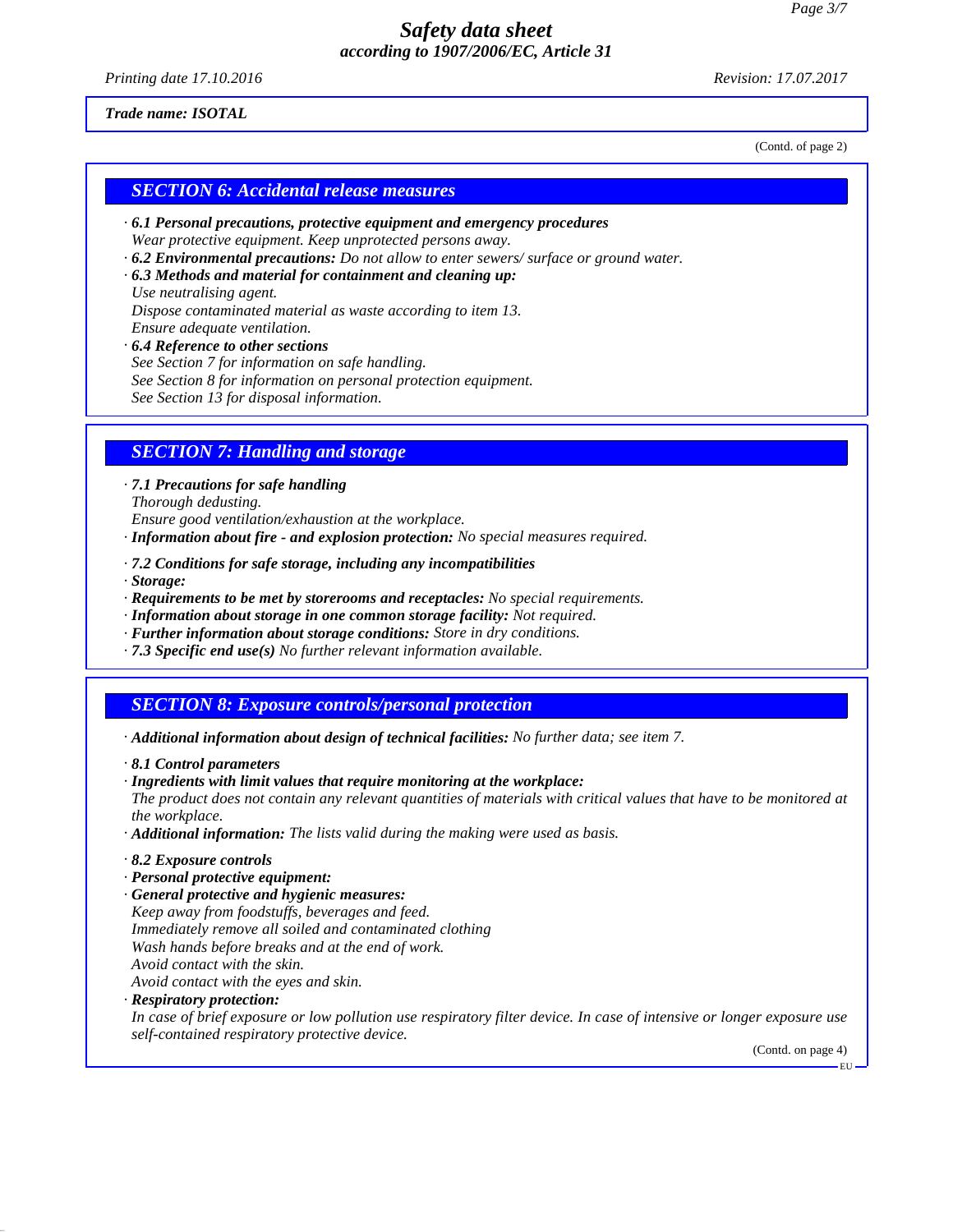*Printing date 17.10.2016 Revision: 17.07.2017*

(Contd. of page 3)

#### *Trade name: ISOTAL*

*· Protection of hands:*



\_S*Protective gloves*

*The glove material has to be impermeable and resistant to the product/ the substance/ the preparation. Due to missing tests no recommendation to the glove material can be given for the product/ the preparation/ the chemical mixture.*

*Selection of the glove material on consideration of the penetration times, rates of diffusion and the degradation · Material of gloves*

*The selection of the suitable gloves does not only depend on the material, but also on further marks of quality and varies from manufacturer to manufacturer. As the product is a preparation of several substances, the resistance of the glove material can not be calculated in advance and has therefore to be checked prior to the application.*

#### *· Penetration time of glove material*

*The exact break through time has to be found out by the manufacturer of the protective gloves and has to be observed.*



\_R*Tightly sealed goggles*

| <b>SECTION 9: Physical and chemical properties</b>                                                              |                                               |  |
|-----------------------------------------------------------------------------------------------------------------|-----------------------------------------------|--|
| .9.1 Information on basic physical and chemical properties<br><b>General Information</b><br>$\cdot$ Appearance: |                                               |  |
| Form:                                                                                                           | Powder                                        |  |
| Colour:                                                                                                         | According to product specification            |  |
| $\cdot$ Odour:                                                                                                  | Characteristic                                |  |
| Odour threshold:                                                                                                | Not determined.                               |  |
| $\cdot$ pH-value:                                                                                               | 12                                            |  |
| $\cdot$ Change in condition<br><b>Melting point/Melting range:</b><br><b>Boiling point/Boiling range:</b>       | Undetermined.<br>Undetermined.                |  |
| · Flash point:                                                                                                  | > $100 °C$                                    |  |
| · Flammability (solid, gaseous):                                                                                | Not determined.                               |  |
| · Ignition temperature:                                                                                         |                                               |  |
| Decomposition temperature:                                                                                      | Not determined.                               |  |
| $·$ <i>Self-igniting:</i>                                                                                       | Product is not selfigniting.                  |  |
| · Danger of explosion:                                                                                          | Product does not present an explosion hazard. |  |
| · Explosion limits:                                                                                             |                                               |  |
| Lower:                                                                                                          | Not determined.                               |  |
| <b>Upper:</b>                                                                                                   | Not determined.                               |  |
| · Vapour pressure:                                                                                              | Not applicable.                               |  |
| $\cdot$ Density at 20 $\cdot$ C:                                                                                | $1,42$ g/cm <sup>3</sup>                      |  |
|                                                                                                                 | (Contd. on page 5)                            |  |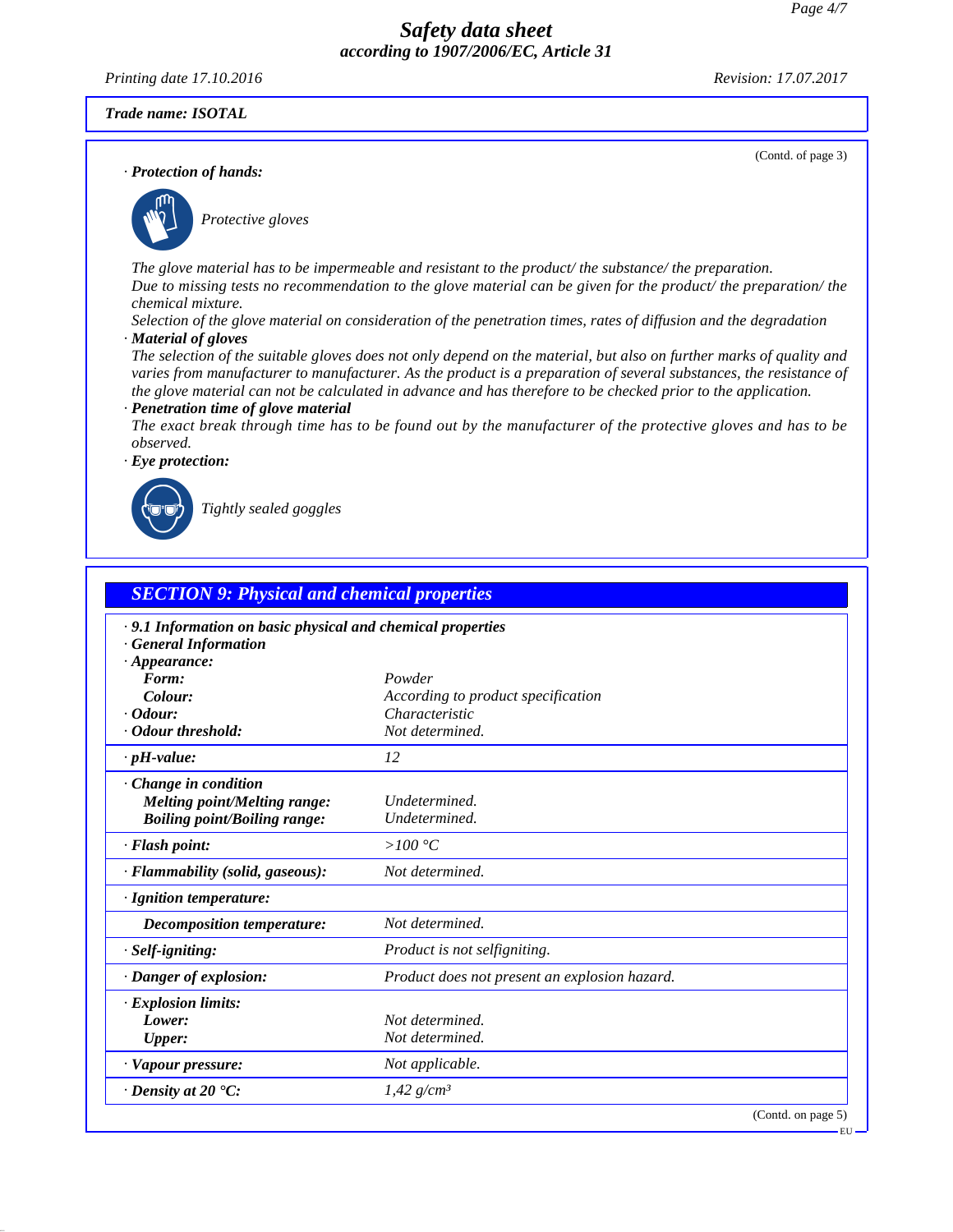*Printing date 17.10.2016 Revision: 17.07.2017*

#### *Trade name: ISOTAL*

|                                                            |                                            | (Contd. of page 4) |
|------------------------------------------------------------|--------------------------------------------|--------------------|
| · Relative density                                         | Not determined.                            |                    |
| · Vapour density                                           | Not applicable.                            |                    |
| $\cdot$ Evaporation rate                                   | Not applicable.                            |                    |
| · Solubility in / Miscibility with                         |                                            |                    |
| water:                                                     | Soluble.                                   |                    |
| · Partition coefficient (n-octanol/water): Not determined. |                                            |                    |
| $\cdot$ Viscosity:                                         |                                            |                    |
| Dynamic:                                                   | Not applicable.                            |                    |
| Kinematic:                                                 | Not applicable.                            |                    |
| · Solvent content:                                         |                                            |                    |
| Organic solvents:                                          | $0.0\%$                                    |                    |
| $VOC$ (EC)                                                 | $0.00\%$                                   |                    |
| Solids content:                                            | 100,0%                                     |                    |
| $\cdot$ 9.2 Other information                              | No further relevant information available. |                    |

## *SECTION 10: Stability and reactivity*

*· 10.1 Reactivity No further relevant information available.*

- *· 10.2 Chemical stability*
- *· Thermal decomposition / conditions to be avoided: No decomposition if used according to specifications.*
- *· 10.3 Possibility of hazardous reactions No dangerous reactions known.*
- *· 10.4 Conditions to avoid No further relevant information available.*
- *· 10.5 Incompatible materials: No further relevant information available.*
- *· 10.6 Hazardous decomposition products: No dangerous decomposition products known.*

# *SECTION 11: Toxicological information*

- *· 11.1 Information on toxicological effects*
- *· Acute toxicity Based on available data, the classification criteria are not met.*
- *· Primary irritant effect:*
- *· Skin corrosion/irritation Causes skin irritation.*
- *· Serious eye damage/irritation*
- *Causes serious eye damage.*
- *· Respiratory or skin sensitisation*
- *May cause an allergic skin reaction.*
- *· CMR effects (carcinogenity, mutagenicity and toxicity for reproduction)*
- *· Germ cell mutagenicity Based on available data, the classification criteria are not met.*
- *· Carcinogenicity Based on available data, the classification criteria are not met.*
- *· Reproductive toxicity Based on available data, the classification criteria are not met.*
- *· STOT-single exposure*
- *May cause respiratory irritation.*
- *· STOT-repeated exposure Based on available data, the classification criteria are not met.*
- *· Aspiration hazard Based on available data, the classification criteria are not met.*

(Contd. on page 6)

EU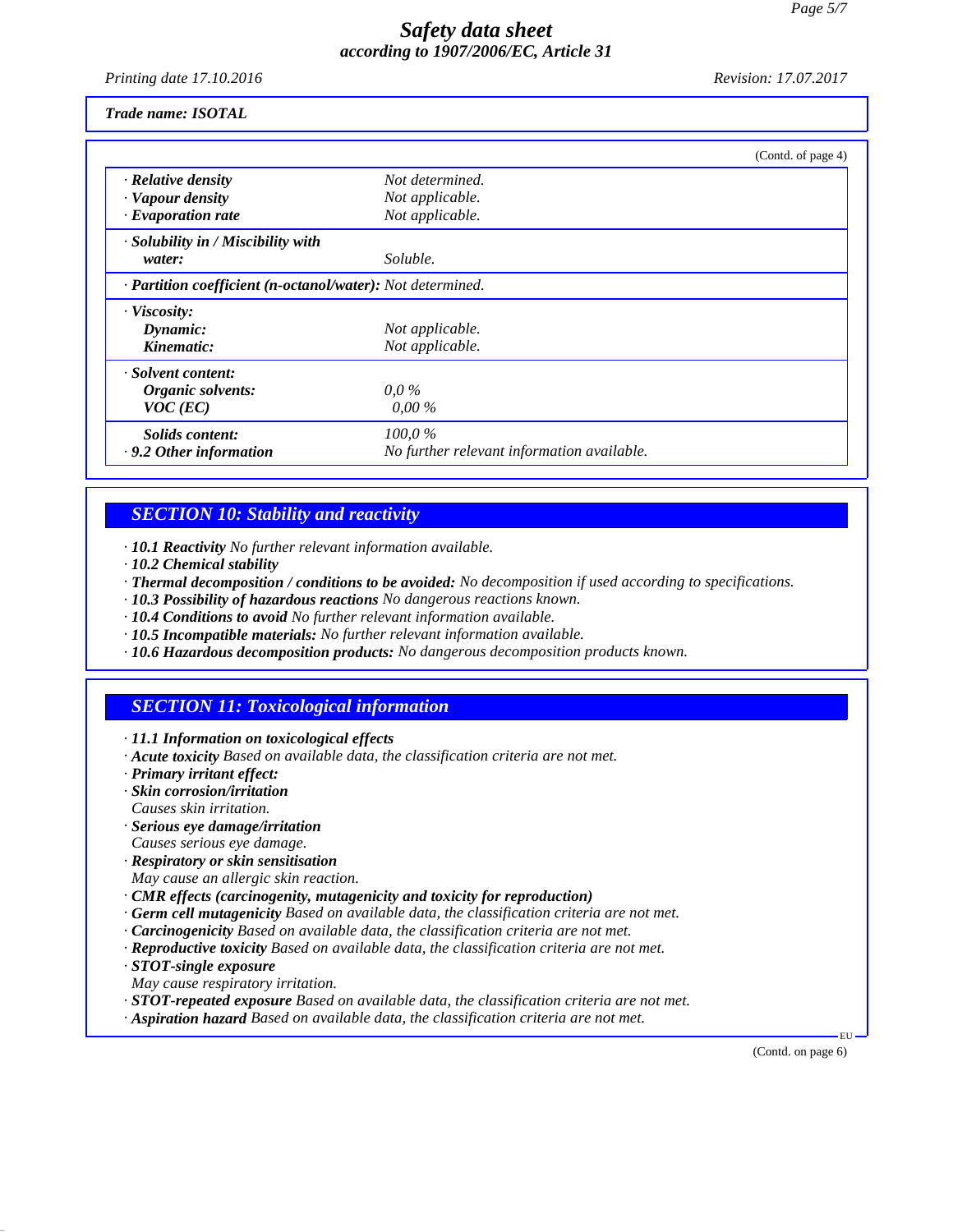*Printing date 17.10.2016 Revision: 17.07.2017*

#### *Trade name: ISOTAL*

(Contd. of page 5)

### *SECTION 12: Ecological information*

- *· 12.1 Toxicity*
- *· Aquatic toxicity: No further relevant information available.*
- *· 12.2 Persistence and degradability No further relevant information available.*
- *· 12.3 Bioaccumulative potential No further relevant information available.*
- *· 12.4 Mobility in soil No further relevant information available.*
- *· Additional ecological information:*
- *· General notes:*

*Water hazard class 1 (German Regulation) (Self-assessment): slightly hazardous for water Do not allow undiluted product or large quantities of it to reach ground water, water course or sewage system. Must not reach sewage water or drainage ditch undiluted or unneutralised.*

- *· 12.5 Results of PBT and vPvB assessment*
- *· PBT: Not applicable.*
- *· vPvB: Not applicable.*

*· 12.6 Other adverse effects No further relevant information available.*

## *SECTION 13: Disposal considerations*

*· 13.1 Waste treatment methods*

*· Recommendation*

*Must not be disposed together with household garbage. Do not allow product to reach sewage system.*

- *· Uncleaned packaging:*
- *· Recommendation: Disposal must be made according to official regulations.*
- *· Recommended cleansing agents: Water, if necessary together with cleansing agents.*

| <b>SECTION 14: Transport information</b>                                            |                 |  |
|-------------------------------------------------------------------------------------|-----------------|--|
| $\cdot$ 14.1 UN-Number<br>· ADR, RID, ADN, ADN, IMDG, IATA                          | Void            |  |
| $\cdot$ 14.2 UN proper shipping name<br>ADN, IMDG, IATA                             | Void            |  |
| $\cdot$ 14.3 Transport hazard class(es)                                             |                 |  |
| · ADR, RID, ADN, IMDG, IATA<br>· Class<br>· Label<br>$\cdot$ ADN/R Class:           | Void<br>Void    |  |
| 14.4 Packing group<br>· ADR, RID, ADN, IMDG, IATA                                   | Void            |  |
| $\cdot$ 14.5 Environmental hazards:                                                 | Not applicable. |  |
| $\cdot$ 14.6 Special precautions for user                                           | Not applicable. |  |
| · 14.7 Transport in bulk according to Annex II of<br><b>Marpol and the IBC Code</b> | Not applicable. |  |
| · UN "Model Regulation":                                                            | Void            |  |

(Contd. on page 7)